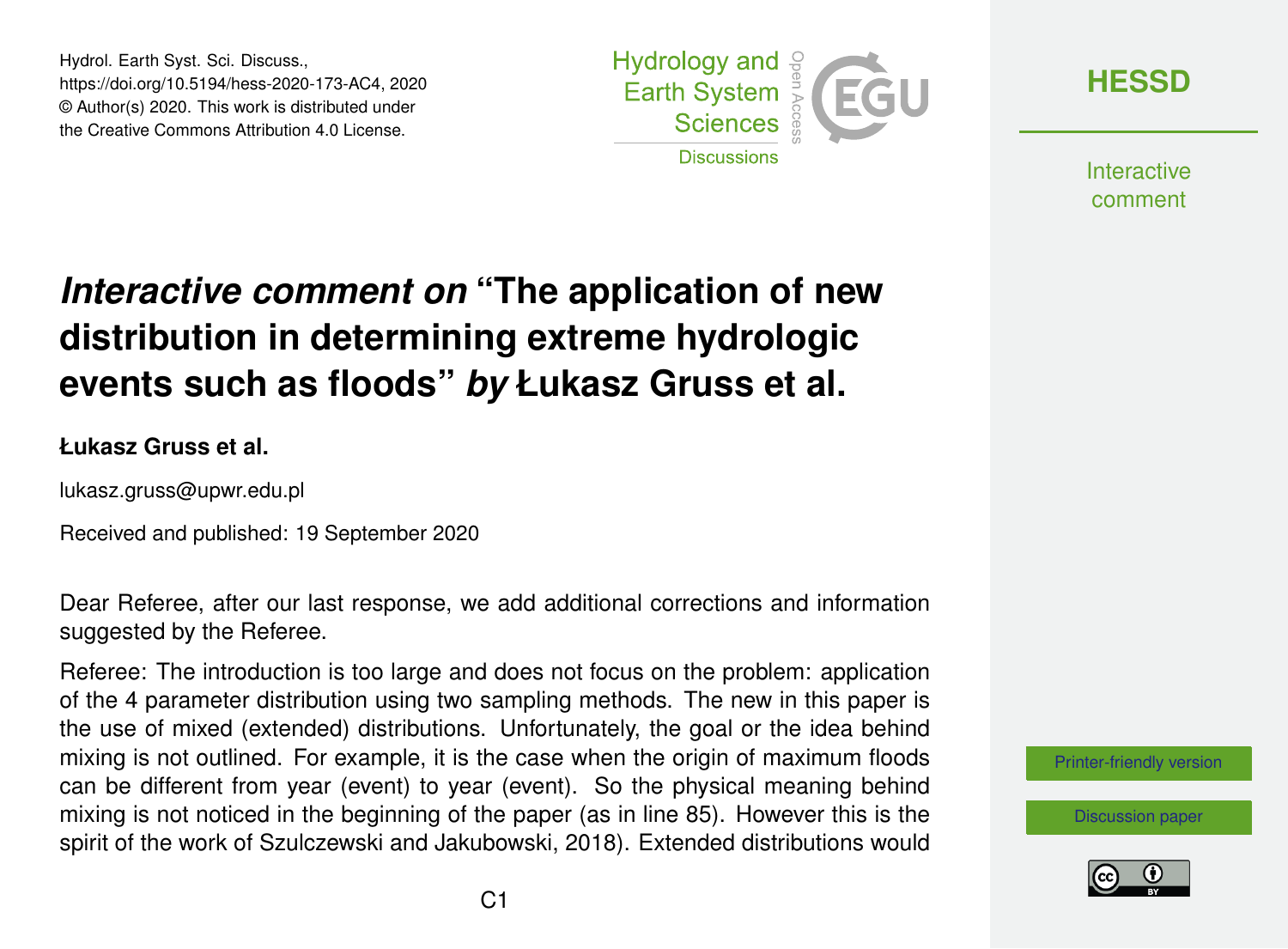be a key word, because it was presented in this manner in the principal reference used (Nascimento et al. 2016).

Reply: Thank you very much for your suggestion. We will shorten the text on lines 81-109 (choice from distribution) and on lines 110-124 (choice from the fitting method).

Referee: A section on model comparison is missed. Because authors compare 3 parameter distributions to 4 parameter, specific criteria should be adopted such as BIC and AIC.

Reply: After re-examining, we believe that the Referee's suggestion was justified. The AIC and BIC criteria will allow the comparison of the studied distributions. Therefore, instead of a separate chapter, we suggest adding the following changes. The full text including the revision to methods, results and discussion, and conclusion is in pdf file attached.

Referee: Abstract line 13 : it is not clear that authors discussed the parameter accuracy, later in this paper.

Reply: We propose in line 138 to add at the end of the sentence: This method searches the parameter space separately for each component. Hence, the computation time is relatively long.

We propose in line 142 to add at the end of the sentence: As reported by Szulczewski and Jakubowski (2018), it is much more difficult to estimate the doubled number of parameters in a mixed distribution.

Referee: Line 160 why this hypothesis of the"best"? Authors may just say that they study the adequacy of GGEV

Reply: We wanted to supplement our answer. We put forward two hypotheses. First hypothesis: In our study we hypothesized that the GGEV distribution is the best-fitted distribution for samples, in the Upper Oder basin, for which the flow phenomenon was caused by anthropogenic activity in the catchment. Second hypothesis: Additionally

### **[HESSD](https://hess.copernicus.org/preprints/)**

Interactive comment

[Printer-friendly version](https://hess.copernicus.org/preprints/hess-2020-173/hess-2020-173-AC4-print.pdf)

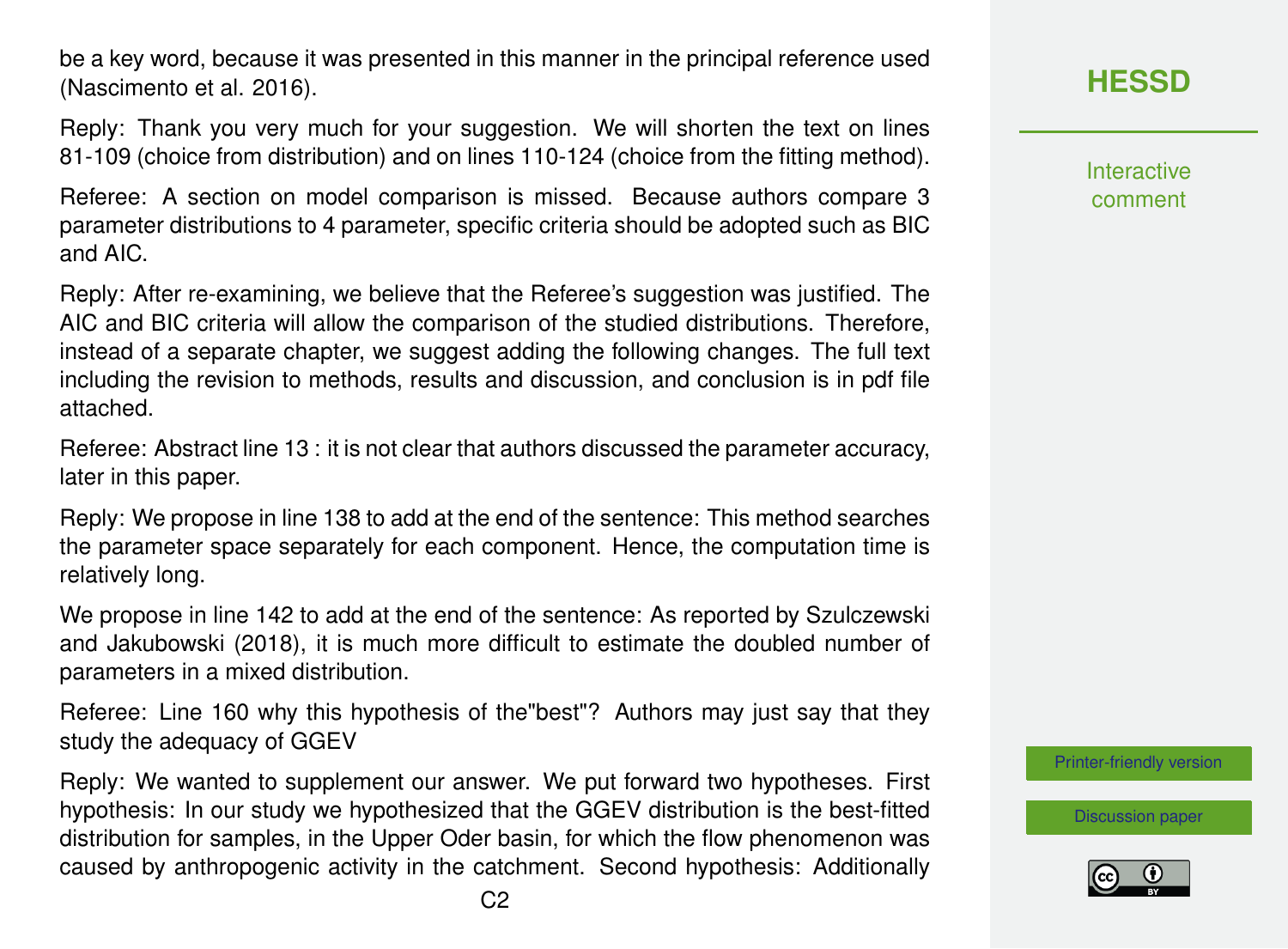the GGEV distribution is the best suited empirical distribution irrespective of sample independence.

Referee: Line 225 GEV and Pareto are linked if one considers the POT model. This should be noticed somewhere because authors selected GEV (exponentiated GEVs) while using POT. In general with POT we use Pareto.

Reply: Thank you very much for this suggestion. We will consider this possibility in the introduction.

We wanted to supplement our answer and propose to add the justification at the end of the sentence on line 74 (is below):

As reported by Bezak et al. (2014) in the POT method the Exponential and generalized Pareto distributions can be used. Instead of these distributions, one can also use the LN distribution (Adamson and Zucchini 1984, Rosbjerg 1987), and the Weibull (Bačová-Mitková and Onderka 2010, Dimitrov 2016.) distribution functions. Also, Wong and Li (2010) use the Weibull and gamma distributions in the POT method. Likewise, Xu et al. (2019) applied 3W and GEV in POT method. The 3W distribution provides a very good estimation of short-term extreme value. They applied two assumptions: the selected peaks are Poisson distributed, and the exceedances should be approximately independent. In their study, the dispersion index is applied to select clusters and check the Poisson character. In turn, Dimitrov (2016) used 3W in the POT method. He points out that in the POT method, all independent response peaks, which exceed a certain high threshold level, are included in the analysis. Addition, make sure that each peak corresponds to an independent event.

References: Dimitrov N.: Comparative analysis of methods for modelling the short-term probability distribution of extreme wind turbine loads J Wind Energy, 10.1002/we.1861, 2015.

Xu S., Ji C.Y., Guedes Soares C.: Estimation of short-term extreme responses of a

### **[HESSD](https://hess.copernicus.org/preprints/)**

Interactive comment

[Printer-friendly version](https://hess.copernicus.org/preprints/hess-2020-173/hess-2020-173-AC4-print.pdf)

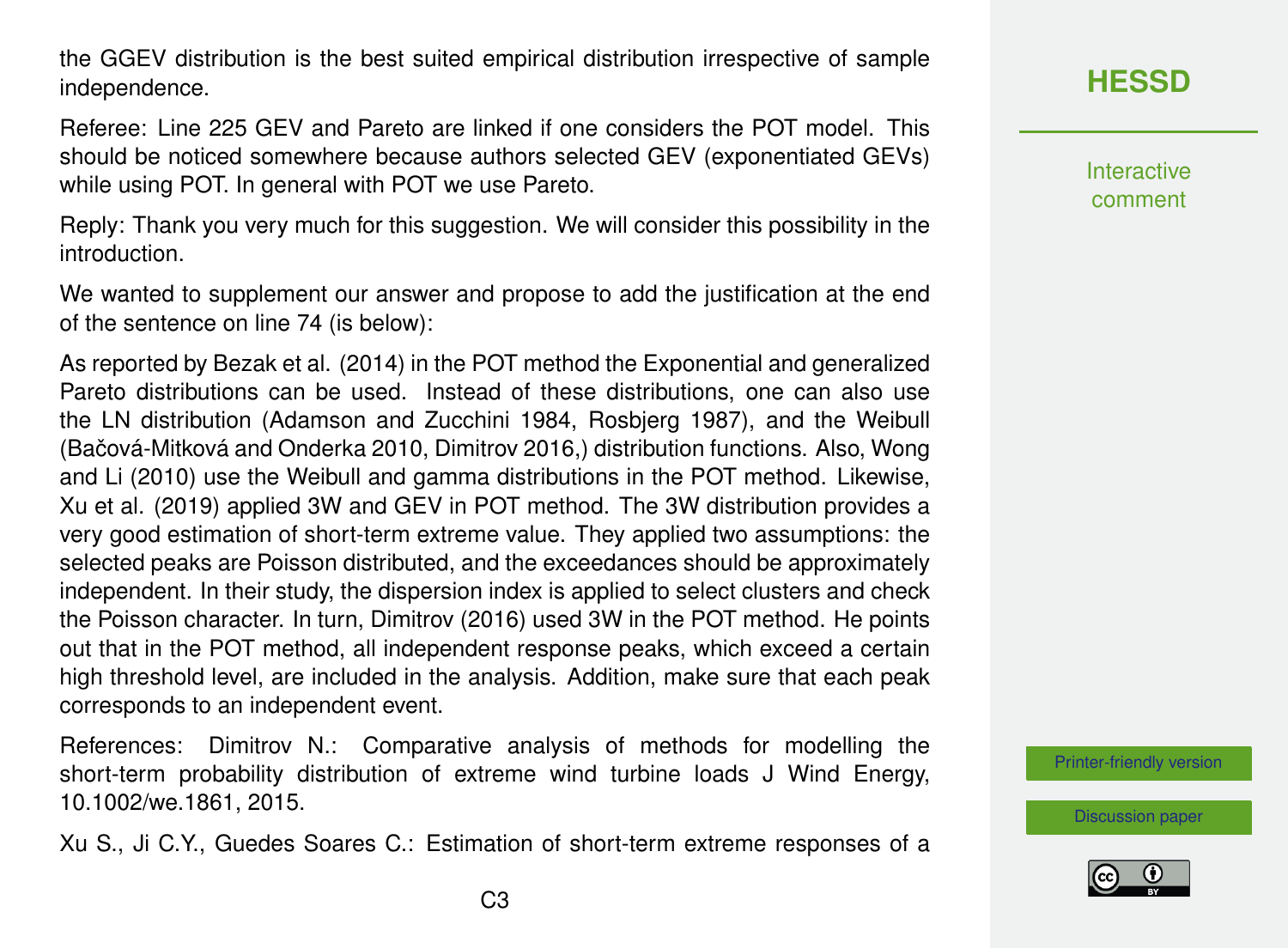semi-submersible moored by two hybrid mooring systems, Ocean Eng, p. 190106388, https://doi.org/10.1016/j.oceaneng.2019.106388, 2019.

Wong T.S.T., Li W.K.: A threshold approach for peaks-over-threshold modeling using maximum product of spacings. Stat Sini 20(3):1257–1272, www.jstor.org/stable/24309490, 2010.

Adamson, P.T. and Zucchini, W., 1984. On the application of a censored log-normal distribution to partial duration series of storms. Water SA, 10 (3), 136–146.

Rosbjerg, D.: On the annual maximum distribution in dependent partial duration series. Stochastic Hydrology and Hydraulics, 1 (1), 3–16. doi:10.1007/BF01543906, 1987.

Referee: Line 259 Gamma is not listed line 246. This sentence should be removed line

Reply: We propose to correct the sentence in line 259: In the Pearson DS package developed by Becker and Klößner (2017), the 3P3 distribution allows negative scale parameters to allow for negative skewness.

Referee: Line 314 A section on model comparison is missed. Because authors compare 3 parameter distributions to 4 parameter, specific criteria should be adopted such as BIC and AIC .

Reply: We propose adding the AIC and BIC criteria to the article, which we have supplemented in response to general comments (in attach).

Referee: Line 318 are they significantly different from zero? If not, it is not a trend

Reply: We agree with the Referee, the sentence is incomplete. We propose to change the sentence from line 318 and add a second one. Based on the test statistics, the BB and O samples show a negative trend, because trend statistic (Z) is negative.

Referee: Line 330 in POME application, to what extend are finding related to the level of the selected threshold? This could be more discussed.

# **[HESSD](https://hess.copernicus.org/preprints/)**

**Interactive** comment

[Printer-friendly version](https://hess.copernicus.org/preprints/hess-2020-173/hess-2020-173-AC4-print.pdf)